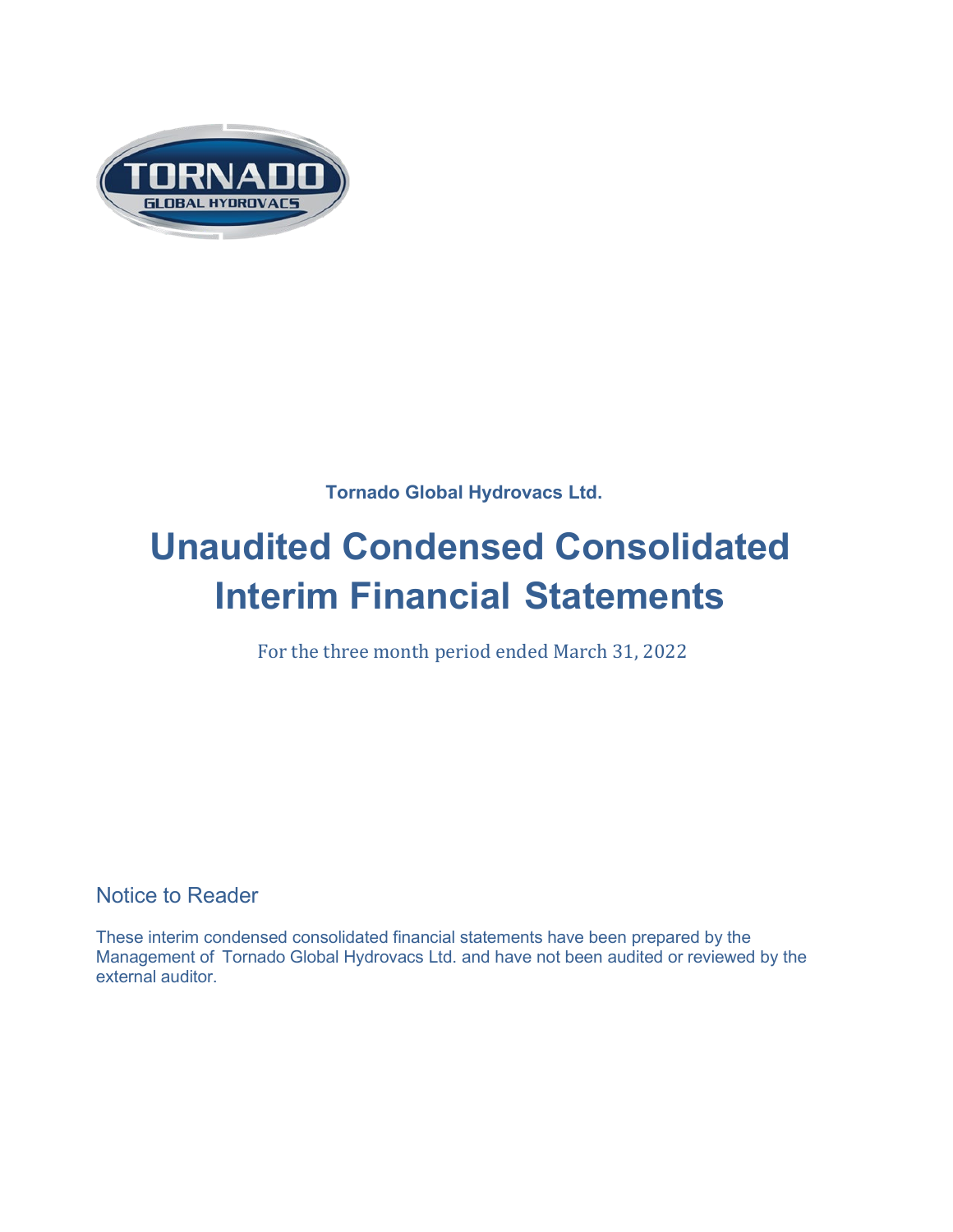# CONDENSED CONSOLIDATED STATEMENT OF FINANCIAL POSITION (unaudited)

| (In \$000's CAD)<br><b>ASSETS</b><br><b>Current assets</b><br>\$<br>\$<br>790<br>834<br>Cash and cash equivalents<br>2,977<br>Accounts receivable<br>4,413<br>3<br>8,307<br>10,267<br>Inventory<br>Prepaid expenses and other assets<br>959<br>850<br>Current tax receivable<br>178<br><b>Total current assets</b><br>13,255<br>16,320<br><b>Non-current assets</b><br>4<br>Property and equipment, net<br>8,412<br>9,850<br>Goodwill and intangible assets, net<br>2,210<br>2,284<br><b>Total non-current assets</b><br>12,060<br>10,696<br>\$<br>$\overline{\mathcal{S}}$<br>25,315<br><b>Total assets</b><br>27,016<br>LIABILITIES AND SHAREHOLDERS' EQUITY<br><b>Current liabilities</b><br>\$<br>\$<br>11<br>1,059<br>Operating line<br>7,142<br>Accounts payable and accrued liabilities<br>7,839<br>Customer deposits<br>166<br>116<br>Current portion of lease liabilities<br>130<br>573<br>10<br>Current portion of facility term loan<br>11<br>139<br>138<br>Current tax payable<br>208<br>7,969<br><b>Total current liabilities</b><br>9,541<br><b>Non-current liabilities</b><br>Deferred tax<br>12<br>18<br>Lease liabilities<br>10<br>197<br>604<br>11<br>4,563<br>4,594<br>Facility term loan<br><b>Total liabilities</b><br>13,185<br>14,313<br><b>Shareholders' Equity</b><br>12<br>20,915<br>20,915<br>Share capital<br>Common share purchase warrants<br>12<br>141<br>141<br>Contributed surplus<br>1,130<br>1,077<br>Deficit<br>(9, 872)<br>(10, 346)<br>Accumulated other comprehensive income<br>389<br>343<br><b>Total shareholders' equity</b><br>12,130<br>12,703<br><b>Total liabilities and equity</b><br>\$<br>25,315<br>27,016<br>\$ | <b>Notes</b> | March 31, 2022 | December 31, 2021 |
|-------------------------------------------------------------------------------------------------------------------------------------------------------------------------------------------------------------------------------------------------------------------------------------------------------------------------------------------------------------------------------------------------------------------------------------------------------------------------------------------------------------------------------------------------------------------------------------------------------------------------------------------------------------------------------------------------------------------------------------------------------------------------------------------------------------------------------------------------------------------------------------------------------------------------------------------------------------------------------------------------------------------------------------------------------------------------------------------------------------------------------------------------------------------------------------------------------------------------------------------------------------------------------------------------------------------------------------------------------------------------------------------------------------------------------------------------------------------------------------------------------------------------------------------------------------------------------------------------------------------------------------------------------------------|--------------|----------------|-------------------|
|                                                                                                                                                                                                                                                                                                                                                                                                                                                                                                                                                                                                                                                                                                                                                                                                                                                                                                                                                                                                                                                                                                                                                                                                                                                                                                                                                                                                                                                                                                                                                                                                                                                                   |              |                |                   |
|                                                                                                                                                                                                                                                                                                                                                                                                                                                                                                                                                                                                                                                                                                                                                                                                                                                                                                                                                                                                                                                                                                                                                                                                                                                                                                                                                                                                                                                                                                                                                                                                                                                                   |              |                |                   |
|                                                                                                                                                                                                                                                                                                                                                                                                                                                                                                                                                                                                                                                                                                                                                                                                                                                                                                                                                                                                                                                                                                                                                                                                                                                                                                                                                                                                                                                                                                                                                                                                                                                                   |              |                |                   |
|                                                                                                                                                                                                                                                                                                                                                                                                                                                                                                                                                                                                                                                                                                                                                                                                                                                                                                                                                                                                                                                                                                                                                                                                                                                                                                                                                                                                                                                                                                                                                                                                                                                                   |              |                |                   |
|                                                                                                                                                                                                                                                                                                                                                                                                                                                                                                                                                                                                                                                                                                                                                                                                                                                                                                                                                                                                                                                                                                                                                                                                                                                                                                                                                                                                                                                                                                                                                                                                                                                                   |              |                |                   |
|                                                                                                                                                                                                                                                                                                                                                                                                                                                                                                                                                                                                                                                                                                                                                                                                                                                                                                                                                                                                                                                                                                                                                                                                                                                                                                                                                                                                                                                                                                                                                                                                                                                                   |              |                |                   |
|                                                                                                                                                                                                                                                                                                                                                                                                                                                                                                                                                                                                                                                                                                                                                                                                                                                                                                                                                                                                                                                                                                                                                                                                                                                                                                                                                                                                                                                                                                                                                                                                                                                                   |              |                |                   |
|                                                                                                                                                                                                                                                                                                                                                                                                                                                                                                                                                                                                                                                                                                                                                                                                                                                                                                                                                                                                                                                                                                                                                                                                                                                                                                                                                                                                                                                                                                                                                                                                                                                                   |              |                |                   |
|                                                                                                                                                                                                                                                                                                                                                                                                                                                                                                                                                                                                                                                                                                                                                                                                                                                                                                                                                                                                                                                                                                                                                                                                                                                                                                                                                                                                                                                                                                                                                                                                                                                                   |              |                |                   |
|                                                                                                                                                                                                                                                                                                                                                                                                                                                                                                                                                                                                                                                                                                                                                                                                                                                                                                                                                                                                                                                                                                                                                                                                                                                                                                                                                                                                                                                                                                                                                                                                                                                                   |              |                |                   |
|                                                                                                                                                                                                                                                                                                                                                                                                                                                                                                                                                                                                                                                                                                                                                                                                                                                                                                                                                                                                                                                                                                                                                                                                                                                                                                                                                                                                                                                                                                                                                                                                                                                                   |              |                |                   |
|                                                                                                                                                                                                                                                                                                                                                                                                                                                                                                                                                                                                                                                                                                                                                                                                                                                                                                                                                                                                                                                                                                                                                                                                                                                                                                                                                                                                                                                                                                                                                                                                                                                                   |              |                |                   |
|                                                                                                                                                                                                                                                                                                                                                                                                                                                                                                                                                                                                                                                                                                                                                                                                                                                                                                                                                                                                                                                                                                                                                                                                                                                                                                                                                                                                                                                                                                                                                                                                                                                                   |              |                |                   |
|                                                                                                                                                                                                                                                                                                                                                                                                                                                                                                                                                                                                                                                                                                                                                                                                                                                                                                                                                                                                                                                                                                                                                                                                                                                                                                                                                                                                                                                                                                                                                                                                                                                                   |              |                |                   |
|                                                                                                                                                                                                                                                                                                                                                                                                                                                                                                                                                                                                                                                                                                                                                                                                                                                                                                                                                                                                                                                                                                                                                                                                                                                                                                                                                                                                                                                                                                                                                                                                                                                                   |              |                |                   |
|                                                                                                                                                                                                                                                                                                                                                                                                                                                                                                                                                                                                                                                                                                                                                                                                                                                                                                                                                                                                                                                                                                                                                                                                                                                                                                                                                                                                                                                                                                                                                                                                                                                                   |              |                |                   |
|                                                                                                                                                                                                                                                                                                                                                                                                                                                                                                                                                                                                                                                                                                                                                                                                                                                                                                                                                                                                                                                                                                                                                                                                                                                                                                                                                                                                                                                                                                                                                                                                                                                                   |              |                |                   |
|                                                                                                                                                                                                                                                                                                                                                                                                                                                                                                                                                                                                                                                                                                                                                                                                                                                                                                                                                                                                                                                                                                                                                                                                                                                                                                                                                                                                                                                                                                                                                                                                                                                                   |              |                |                   |
|                                                                                                                                                                                                                                                                                                                                                                                                                                                                                                                                                                                                                                                                                                                                                                                                                                                                                                                                                                                                                                                                                                                                                                                                                                                                                                                                                                                                                                                                                                                                                                                                                                                                   |              |                |                   |
|                                                                                                                                                                                                                                                                                                                                                                                                                                                                                                                                                                                                                                                                                                                                                                                                                                                                                                                                                                                                                                                                                                                                                                                                                                                                                                                                                                                                                                                                                                                                                                                                                                                                   |              |                |                   |
|                                                                                                                                                                                                                                                                                                                                                                                                                                                                                                                                                                                                                                                                                                                                                                                                                                                                                                                                                                                                                                                                                                                                                                                                                                                                                                                                                                                                                                                                                                                                                                                                                                                                   |              |                |                   |
|                                                                                                                                                                                                                                                                                                                                                                                                                                                                                                                                                                                                                                                                                                                                                                                                                                                                                                                                                                                                                                                                                                                                                                                                                                                                                                                                                                                                                                                                                                                                                                                                                                                                   |              |                |                   |
|                                                                                                                                                                                                                                                                                                                                                                                                                                                                                                                                                                                                                                                                                                                                                                                                                                                                                                                                                                                                                                                                                                                                                                                                                                                                                                                                                                                                                                                                                                                                                                                                                                                                   |              |                |                   |
|                                                                                                                                                                                                                                                                                                                                                                                                                                                                                                                                                                                                                                                                                                                                                                                                                                                                                                                                                                                                                                                                                                                                                                                                                                                                                                                                                                                                                                                                                                                                                                                                                                                                   |              |                |                   |
|                                                                                                                                                                                                                                                                                                                                                                                                                                                                                                                                                                                                                                                                                                                                                                                                                                                                                                                                                                                                                                                                                                                                                                                                                                                                                                                                                                                                                                                                                                                                                                                                                                                                   |              |                |                   |
|                                                                                                                                                                                                                                                                                                                                                                                                                                                                                                                                                                                                                                                                                                                                                                                                                                                                                                                                                                                                                                                                                                                                                                                                                                                                                                                                                                                                                                                                                                                                                                                                                                                                   |              |                |                   |
|                                                                                                                                                                                                                                                                                                                                                                                                                                                                                                                                                                                                                                                                                                                                                                                                                                                                                                                                                                                                                                                                                                                                                                                                                                                                                                                                                                                                                                                                                                                                                                                                                                                                   |              |                |                   |
|                                                                                                                                                                                                                                                                                                                                                                                                                                                                                                                                                                                                                                                                                                                                                                                                                                                                                                                                                                                                                                                                                                                                                                                                                                                                                                                                                                                                                                                                                                                                                                                                                                                                   |              |                |                   |
|                                                                                                                                                                                                                                                                                                                                                                                                                                                                                                                                                                                                                                                                                                                                                                                                                                                                                                                                                                                                                                                                                                                                                                                                                                                                                                                                                                                                                                                                                                                                                                                                                                                                   |              |                |                   |
|                                                                                                                                                                                                                                                                                                                                                                                                                                                                                                                                                                                                                                                                                                                                                                                                                                                                                                                                                                                                                                                                                                                                                                                                                                                                                                                                                                                                                                                                                                                                                                                                                                                                   |              |                |                   |
|                                                                                                                                                                                                                                                                                                                                                                                                                                                                                                                                                                                                                                                                                                                                                                                                                                                                                                                                                                                                                                                                                                                                                                                                                                                                                                                                                                                                                                                                                                                                                                                                                                                                   |              |                |                   |
|                                                                                                                                                                                                                                                                                                                                                                                                                                                                                                                                                                                                                                                                                                                                                                                                                                                                                                                                                                                                                                                                                                                                                                                                                                                                                                                                                                                                                                                                                                                                                                                                                                                                   |              |                |                   |
|                                                                                                                                                                                                                                                                                                                                                                                                                                                                                                                                                                                                                                                                                                                                                                                                                                                                                                                                                                                                                                                                                                                                                                                                                                                                                                                                                                                                                                                                                                                                                                                                                                                                   |              |                |                   |
|                                                                                                                                                                                                                                                                                                                                                                                                                                                                                                                                                                                                                                                                                                                                                                                                                                                                                                                                                                                                                                                                                                                                                                                                                                                                                                                                                                                                                                                                                                                                                                                                                                                                   |              |                |                   |
|                                                                                                                                                                                                                                                                                                                                                                                                                                                                                                                                                                                                                                                                                                                                                                                                                                                                                                                                                                                                                                                                                                                                                                                                                                                                                                                                                                                                                                                                                                                                                                                                                                                                   |              |                |                   |
|                                                                                                                                                                                                                                                                                                                                                                                                                                                                                                                                                                                                                                                                                                                                                                                                                                                                                                                                                                                                                                                                                                                                                                                                                                                                                                                                                                                                                                                                                                                                                                                                                                                                   |              |                |                   |
|                                                                                                                                                                                                                                                                                                                                                                                                                                                                                                                                                                                                                                                                                                                                                                                                                                                                                                                                                                                                                                                                                                                                                                                                                                                                                                                                                                                                                                                                                                                                                                                                                                                                   |              |                |                   |

*See accompanying notes to condensed consolidated financial statements*

On behalf of the Board of Directors:

"Guy Nelson" "George Tai" Non-Executive Chairman and Chair of Audit Committee Director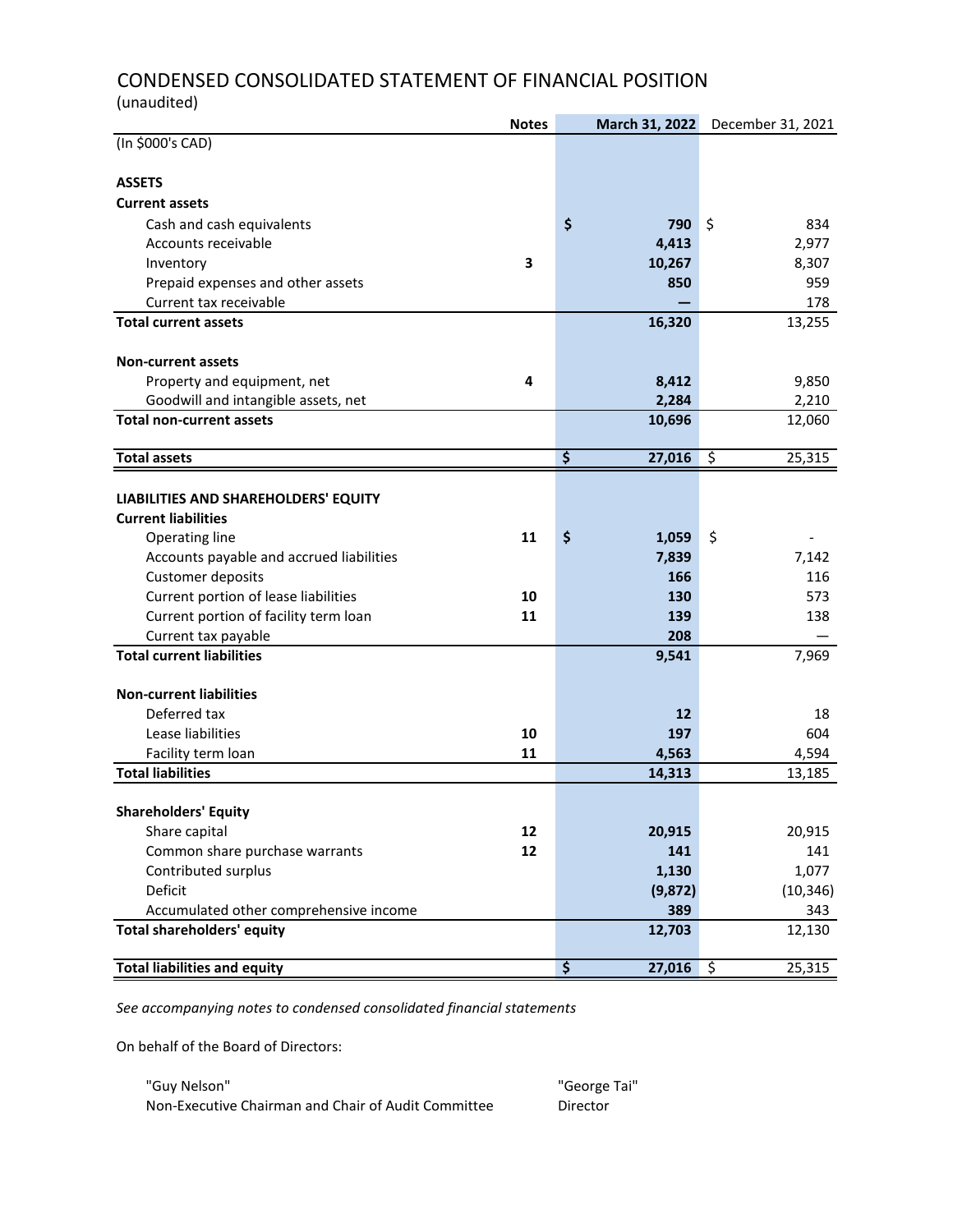# CONDENSED CONSOLIDATED STATEMENT OF COMPREHENSIVE INCOME

(unaudited)

|                                                          |                  |             | <b>Three Months ended</b> |
|----------------------------------------------------------|------------------|-------------|---------------------------|
|                                                          |                  | March 31    | March 31                  |
|                                                          | <b>Notes</b>     | 2022        | 2021                      |
| (In \$000's CAD, except per share amounts)               |                  |             |                           |
|                                                          |                  |             |                           |
| <b>Revenues</b>                                          |                  |             |                           |
| Revenue                                                  | $\boldsymbol{6}$ | \$<br>9,952 | \$<br>7,966               |
| Other gain (loss) - foreign exchange                     |                  | (13)        | 12                        |
|                                                          |                  | 9,939       | 7,978                     |
|                                                          |                  |             |                           |
| Cost of sales                                            | 7                | 7,595       | 5,754                     |
| <b>Gross Profit</b>                                      |                  | 2,344       | 2,224                     |
|                                                          |                  |             |                           |
| Selling and general administrative expenses              | 8                | 1,398       | 1,125                     |
|                                                          |                  |             |                           |
| Income before depreciation, amortization and other items |                  | 946         | 1,099                     |
|                                                          |                  |             |                           |
| Depreciation of property and equipment                   | 4                | 147         | 300                       |
| Amortization of intangible assets                        |                  | 160         | 149                       |
| (Gain) on disposal of fixed assets                       |                  | (136)       |                           |
|                                                          |                  | 171         | 449                       |
|                                                          |                  |             |                           |
| Income before the undernoted                             |                  | 775         | 650                       |
|                                                          |                  |             |                           |
| Finance costs                                            |                  | 45          | 39                        |
| Stock based compensation                                 | 13               | 53          | 44                        |
| Accretion expense                                        |                  |             | 39                        |
|                                                          |                  | 98          | 122                       |
|                                                          |                  |             |                           |
| Income before tax                                        |                  | 677         | 528                       |
|                                                          |                  |             |                           |
| Income tax recovery (expense)                            |                  |             |                           |
| Current                                                  |                  | (209)       | (175)                     |
| Deferred                                                 |                  | 6           | 8                         |
|                                                          |                  | (203)       | (167)                     |
|                                                          |                  |             |                           |
| Net income                                               |                  | 474         | 361                       |
|                                                          |                  |             |                           |
| Other comprehensive income                               |                  |             |                           |
| Translation of foreign subsidiaries                      |                  | 46          | 207                       |
|                                                          |                  |             |                           |
| Comprehensive income                                     |                  | \$<br>520   | ∣\$<br>568                |
|                                                          |                  |             |                           |
|                                                          |                  |             |                           |
| Net income per share                                     |                  |             |                           |
| <b>Basic</b>                                             | 5                | \$<br>0.004 | \$<br>0.003               |
| Diluted                                                  | 5                | \$<br>0.004 | \$<br>0.003               |
|                                                          |                  |             |                           |

*See accompanying notes to condensed consolidated financial statements*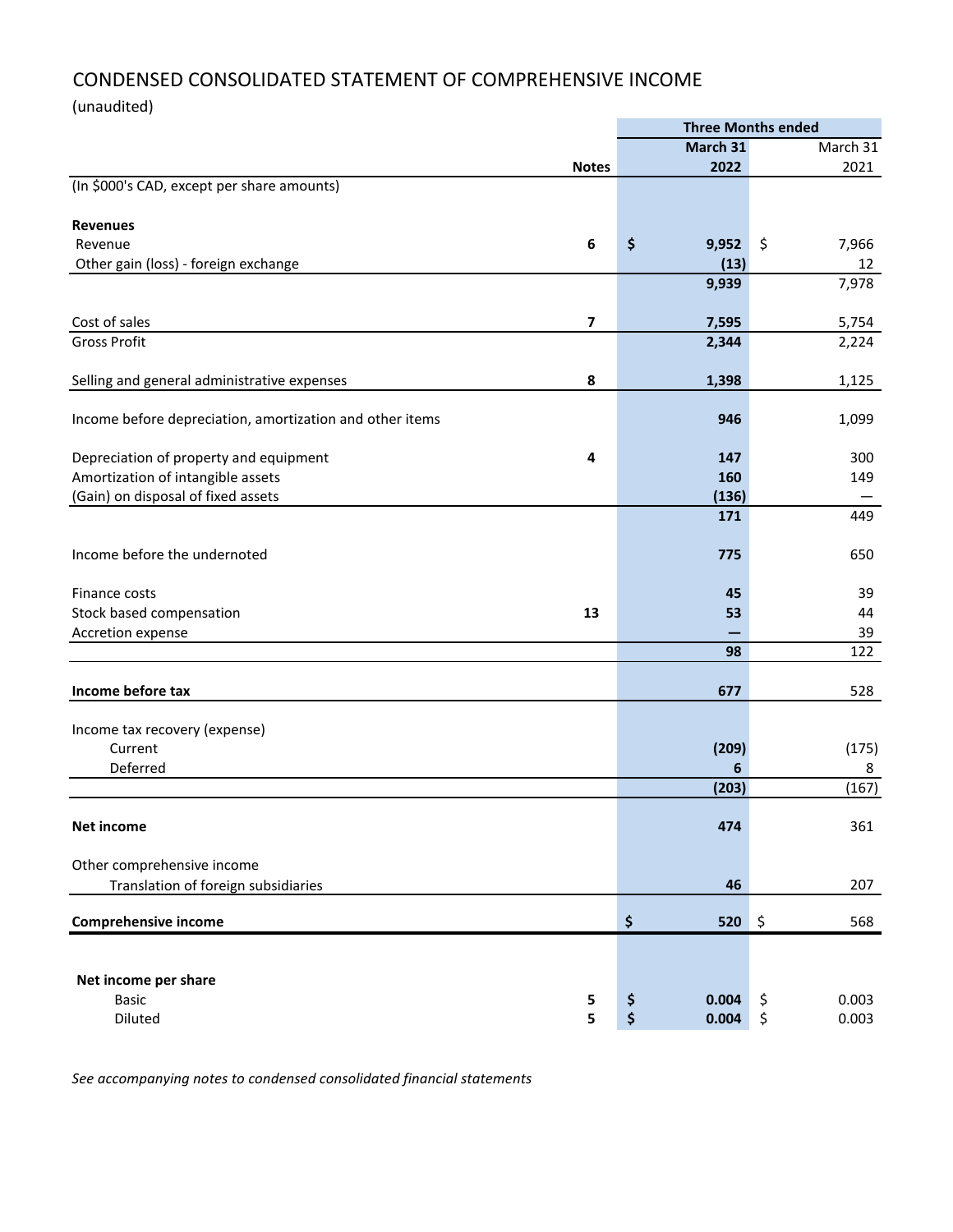# CONDENSED CONSOLIDATED STATEMENT OF CASH FLOWS

(unaudited)

|                                                                   |              | <b>Three Months ended</b> |    |          |  |  |
|-------------------------------------------------------------------|--------------|---------------------------|----|----------|--|--|
|                                                                   |              | March 31                  |    | March 31 |  |  |
|                                                                   | <b>Notes</b> | 2022                      |    | 2021     |  |  |
| (In \$000's CAD)                                                  |              |                           |    |          |  |  |
|                                                                   |              |                           |    |          |  |  |
| <b>OPERATING ACTIVITIES</b>                                       |              |                           |    |          |  |  |
| Net income                                                        |              | \$<br>474                 | \$ | 361      |  |  |
| Add (deduct) items not affecting cash:                            |              |                           |    |          |  |  |
| Depreciation of property and equipment                            |              | 147                       |    | 300      |  |  |
| Amortization of intangible assets                                 |              | 160                       |    | 149      |  |  |
| Deferred income taxes                                             |              | (6)                       |    | (8)      |  |  |
| Stock based compensation                                          |              | 53                        |    | 44       |  |  |
| Gain on disposal of fixed assets                                  |              | (136)                     |    |          |  |  |
| Accretion expense                                                 |              |                           |    | 39       |  |  |
|                                                                   |              |                           |    |          |  |  |
|                                                                   |              | 692                       |    | 885      |  |  |
|                                                                   |              |                           |    |          |  |  |
| Change in non-cash working capital                                | 16           | (2, 154)                  |    | (21)     |  |  |
|                                                                   |              |                           |    |          |  |  |
| Cash flow (used in) from operating activities                     |              | (1, 462)                  |    | 864      |  |  |
|                                                                   |              |                           |    |          |  |  |
| <b>INVESTING ACTIVITIES</b>                                       |              |                           |    |          |  |  |
| Additions of property and equipment                               | 4            | (28)                      |    | (10)     |  |  |
| Additions of intangible assets                                    |              | (234)                     |    |          |  |  |
| Proceeds from disposal of fixed assets                            |              | 1,455                     |    |          |  |  |
|                                                                   |              |                           |    |          |  |  |
|                                                                   |              | 1,193                     |    | (10)     |  |  |
| Cash flow from (used in) investing activities                     |              |                           |    |          |  |  |
| <b>FINANCING ACTIVITIES</b>                                       |              |                           |    |          |  |  |
|                                                                   | 10           | (891)                     |    | (121)    |  |  |
| Net repayment of leases                                           |              |                           |    |          |  |  |
| Repayment of term loan                                            |              |                           |    | (58)     |  |  |
| Repayment of vendor take-back mortgage                            |              |                           |    | (500)    |  |  |
| Draw on operating line                                            | 11           | 1,059                     |    |          |  |  |
| Repayment of facility term loan                                   | 11           | (35)                      |    |          |  |  |
|                                                                   |              |                           |    |          |  |  |
| Cash flow (used in) from financing activities                     |              | 133                       |    | (679)    |  |  |
|                                                                   |              |                           |    |          |  |  |
| Effect of exchange rate changes on cash and cash equivalents      |              | 92                        |    | 112      |  |  |
|                                                                   |              |                           |    |          |  |  |
| Net increase (decrease) in cash and equivalents during the period |              | (44)                      |    | 287      |  |  |
|                                                                   |              |                           |    |          |  |  |
| Cash and cash equivalents, beginning of period                    |              | 834                       |    | 2,000    |  |  |
|                                                                   |              |                           |    |          |  |  |
|                                                                   |              |                           |    |          |  |  |
| Cash and cash equivalents, end of period                          |              | \$<br>790 \$              |    | 2,287    |  |  |

*See accompanying notes to condensed consolidated financial statements*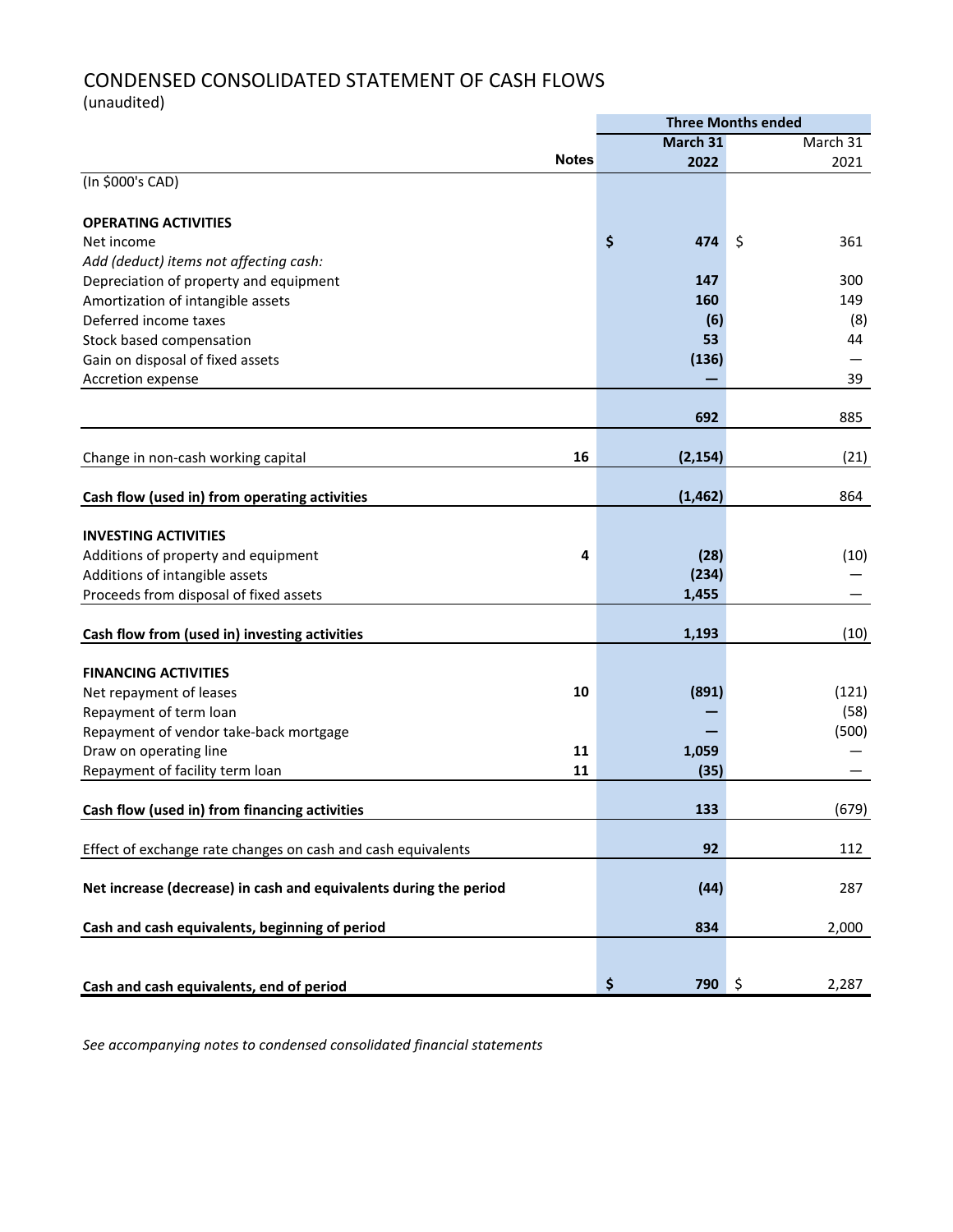# CONSOLIDATED STATEMENT OF CHANGES IN SHAREHOLDERS' EQUITY

(unaudited)

| <b>Common Share</b><br><b>Contributed</b><br>Purchase |  |                          |  |                          |      |                |   | <b>Accumulated</b><br>Other<br>Comprehensive |        |      |                     |
|-------------------------------------------------------|--|--------------------------|--|--------------------------|------|----------------|---|----------------------------------------------|--------|------|---------------------|
|                                                       |  | <b>Common Shares</b>     |  | <b>Warrants</b>          |      | <b>Surplus</b> |   | <b>Deficit</b>                               | Income |      | <b>Total Equity</b> |
| (In \$000's CAD)                                      |  |                          |  |                          |      |                |   |                                              |        |      |                     |
|                                                       |  |                          |  |                          |      |                |   |                                              |        |      |                     |
| As at December 31, 2021                               |  | $20,915$ \$              |  | 141                      | - \$ | 1,077          | S | $(10, 346)$ \$                               | 343    | - \$ | 12,130              |
| Income for the period                                 |  | -                        |  |                          |      |                |   | 474                                          |        |      | 474                 |
| <b>Stock based compensation</b>                       |  | $\overline{\phantom{a}}$ |  |                          |      | 53             |   | $\overline{\phantom{a}}$                     | -      |      | 53                  |
| Other comprehensive income for the period             |  |                          |  | $\overline{\phantom{a}}$ |      |                |   | $\overline{\phantom{a}}$                     | 46     |      | 46                  |
| As at March 31, 2022                                  |  | 20,915                   |  | 141                      |      | 1,130          |   | $(9,872)$ \$                                 | 389    |      | 12.703              |

|                                           |                          |    |                          |     |             |      |               | Accumulated              |                     |
|-------------------------------------------|--------------------------|----|--------------------------|-----|-------------|------|---------------|--------------------------|---------------------|
|                                           |                          |    | Common Share             |     |             |      |               | Other                    |                     |
|                                           |                          |    | Purchase                 |     | Contributed |      |               | Comprehensive            |                     |
|                                           | <b>Common Shares</b>     |    | Warrants                 |     | Surplus     |      | Deficit       | Income (Loss)            | <b>Total Equity</b> |
| (In \$000's CAD)                          |                          |    |                          |     |             |      |               |                          |                     |
| As at December 31, 2020                   | 20,903                   | -S | 144                      | - S | 594         | - \$ | $(7, 131)$ \$ | 319                      | 14,829              |
| Income for the period                     | $\overline{\phantom{a}}$ |    | $\overline{\phantom{a}}$ |     |             |      | 361           | $\overline{\phantom{a}}$ | 361                 |
| Stock based compensation                  | $\overline{\phantom{a}}$ |    | ۰                        |     | 44          |      | ۰             |                          | 44                  |
| Other comprehensive income for the period | ۰                        |    | $\overline{\phantom{a}}$ |     |             |      |               | 207                      | 207                 |
| As at March 31, 2021                      | 20.903                   |    | 144                      |     | 638         |      | $(6,770)$ \$  | 526                      | 15.441              |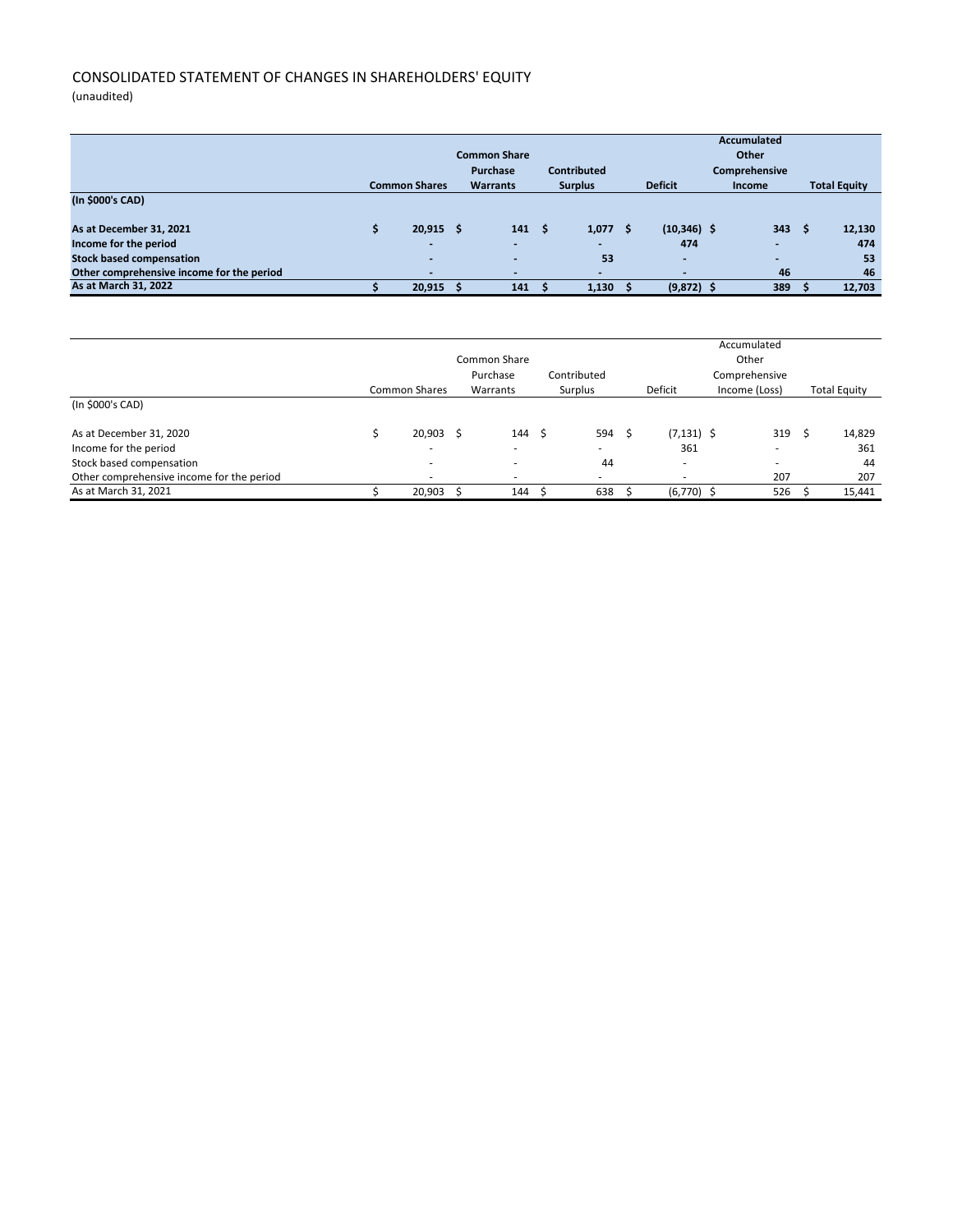## **1. Corporate information**

Tornado Global Hydrovacs Ltd. ("TGHL" or the "Company") is incorporated in Alberta, Canada and through its subsidiaries, designs, fabricates, manufactures and sells hydrovac trucks to excavation service providers in the municipal and oil and gas markets in North America. In China, the Company's subsidiary is used principally to source certain parts for the Company's North America operations. TGHL's corporate office is located at Suite 510, 7015 MacLeod Trail, SW, Calgary, Alberta, T2H 2K6, and is incorporated under the Business Corporations Act (Alberta). TGHL's shares trade in Canada on the TSX Venture Exchange under the symbol "TGH" and in the United States on the OTCQX® Best Market under the symbol "TGHLF".

These financial statements were recommended for approval by the Company's Audit Committee and were approved and authorized for issue by the Board of Directors on May 23, 2022.

## **2. Summary of significant accounting policies**

The interim condensed consolidated financial statements have been prepared in accordance with International Accounting Standard 34 Interim Financial Reporting as issued by the International Accounting Standards Board ("IASB"). The same accounting policies and methods of computation were followed in the preparation of these interim condensed consolidated financial statements as disclosed in the TGHL's consolidated financial statements for the year ended December 31, 2021. TGHL's 2021 annual consolidated financial statements include incremental annual IFRS disclosures that may be helpful to readers of the interim results and therefore should be read in conjunction with these interim condensed consolidated financial statements.

## **Basis of presentation**

These interim condensed consolidated financial statements are prepared for the three months ended March 31, 2022 and include the results for the comparative periods in 2021. The interim condensed consolidated financial statements have been prepared on the historical cost basis. The interim condensed consolidated financial statements include the accounts of Tornado Global Hydrovacs Ltd. and its direct and indirect wholly owned subsidiaries Tornado Global Hydrovacs (North America) Inc. ("Tornado NA"), Tornado Hydrovacs Asia Pacific Holdings Ltd. and Tornado Global Hydrovacs (Shanghai) Ltd.

These interim condensed consolidated financial statements have been prepared in Canadian dollars which is the functional currency of TGHL. The functional currencies of Tornado Global Hydrovac (North America) Inc., Tornado Global Hydrovac (Shanghai) Ltd. and Tornado Hydrovacs Asia Pacific Ltd. are Canadian dollars, Chinese Yuan ("RMB") and US dollars respectively.

Certain prior period amounts have been reclassified to conform with the current period presentation.

## **Use of estimates**

In the opinion of management, the unaudited interim condensed consolidated financial statements include all adjustments of a normal recurring nature to present fairly, the condensed consolidated financial position of the TGHL as at March 31, 2022. There have been no changes to the Company's significant accounting estimates and judgments as of March 31, 2022.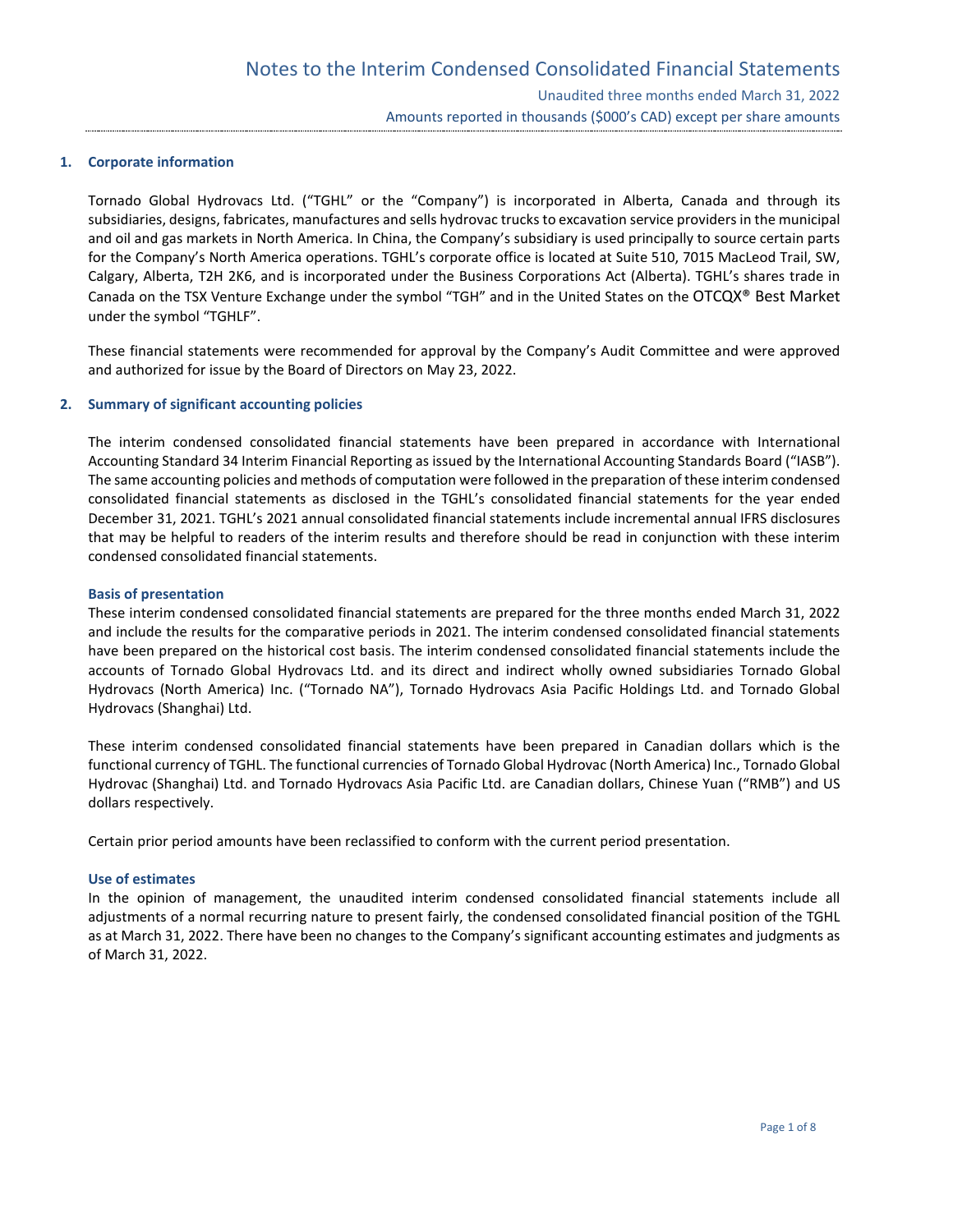## **3. Inventory**

Inventory comprises:

|                                  | March 31, 2022 | December 31, 2021 |
|----------------------------------|----------------|-------------------|
| Work-in-process<br>Raw materials | 2,538<br>7,729 | 2,731<br>5,576    |
|                                  |                |                   |
|                                  | 10,267         | 8,307             |

# **4. Property and equipment**

|                                 |                        |     |                  |     | Rental          |                     | Land, Building       |    |         |  |  |
|---------------------------------|------------------------|-----|------------------|-----|-----------------|---------------------|----------------------|----|---------|--|--|
|                                 |                        |     | Office Space &   |     |                 |                     | <b>Equipment and</b> |    | and     |  |  |
| Cost                            | M&E                    |     | Equip            |     | <b>Vehicles</b> | <b>Improvements</b> |                      |    | Total   |  |  |
|                                 |                        |     |                  |     |                 |                     |                      |    |         |  |  |
| Balance, December 31, 2021      | \$<br>$2,351$ \$       |     | 1,378            | Ŝ.  | $2,212$ \$      |                     | $6,940$ \$           |    | 12,881  |  |  |
| <b>Additions</b>                | 28                     |     |                  |     |                 |                     |                      |    | 28      |  |  |
| Disposals (1)                   |                        |     |                  |     | (1,707)         |                     |                      |    | (1,707) |  |  |
| <b>Balance, March 31, 2022</b>  | \$<br>2,379            | \$  | 1,378            | Ś.  | 505             | \$                  | 6,940                | Ś. | 11,202  |  |  |
|                                 |                        |     |                  |     |                 |                     |                      |    |         |  |  |
|                                 |                        |     |                  |     |                 |                     |                      |    |         |  |  |
| <b>Accumulated Depreciation</b> |                        |     |                  |     |                 |                     |                      |    |         |  |  |
|                                 |                        |     |                  |     |                 |                     |                      |    |         |  |  |
| Balance, December 31, 2021      | \$<br>869              | - Ś | $1,182 \quad$ \$ |     | 672 \$          |                     | $307 \quad$ \$       |    | 3,030   |  |  |
| Depreciation for the period     | 59                     |     | 22               |     | 14              |                     | 52                   |    | 147     |  |  |
| Disposals (1)                   |                        |     |                  |     | (388)           |                     |                      |    | (388)   |  |  |
| <b>Balance, March 31, 2022</b>  | \$<br>928              | \$  | 1,204            | \$  | 298             | Ŝ.                  | 359                  | \$ | 2,789   |  |  |
|                                 |                        |     |                  |     |                 |                     |                      |    |         |  |  |
|                                 |                        |     |                  |     |                 |                     |                      |    |         |  |  |
|                                 |                        |     |                  |     |                 |                     |                      |    |         |  |  |
| Net book value                  |                        |     |                  |     |                 |                     |                      |    |         |  |  |
| Balance, December 31, 2021      | \$<br>$1,482 \quad$ \$ |     | 196              | -\$ | $1,540 \pm 5$   |                     | $6,633$ \$           |    | 9,850   |  |  |
| <b>Balance, March 31, 2022</b>  | \$<br>1,451            | -\$ | 174              | Ś.  | 207             | Ŝ                   | 6,581                | \$ | 8,412   |  |  |

(1) During the three months ended March 31, 2022, disposals of \$1,319 (2021 - \$nil) related to certain rental hydrovac trucks in North America were recorded, with net proceeds of \$1,455.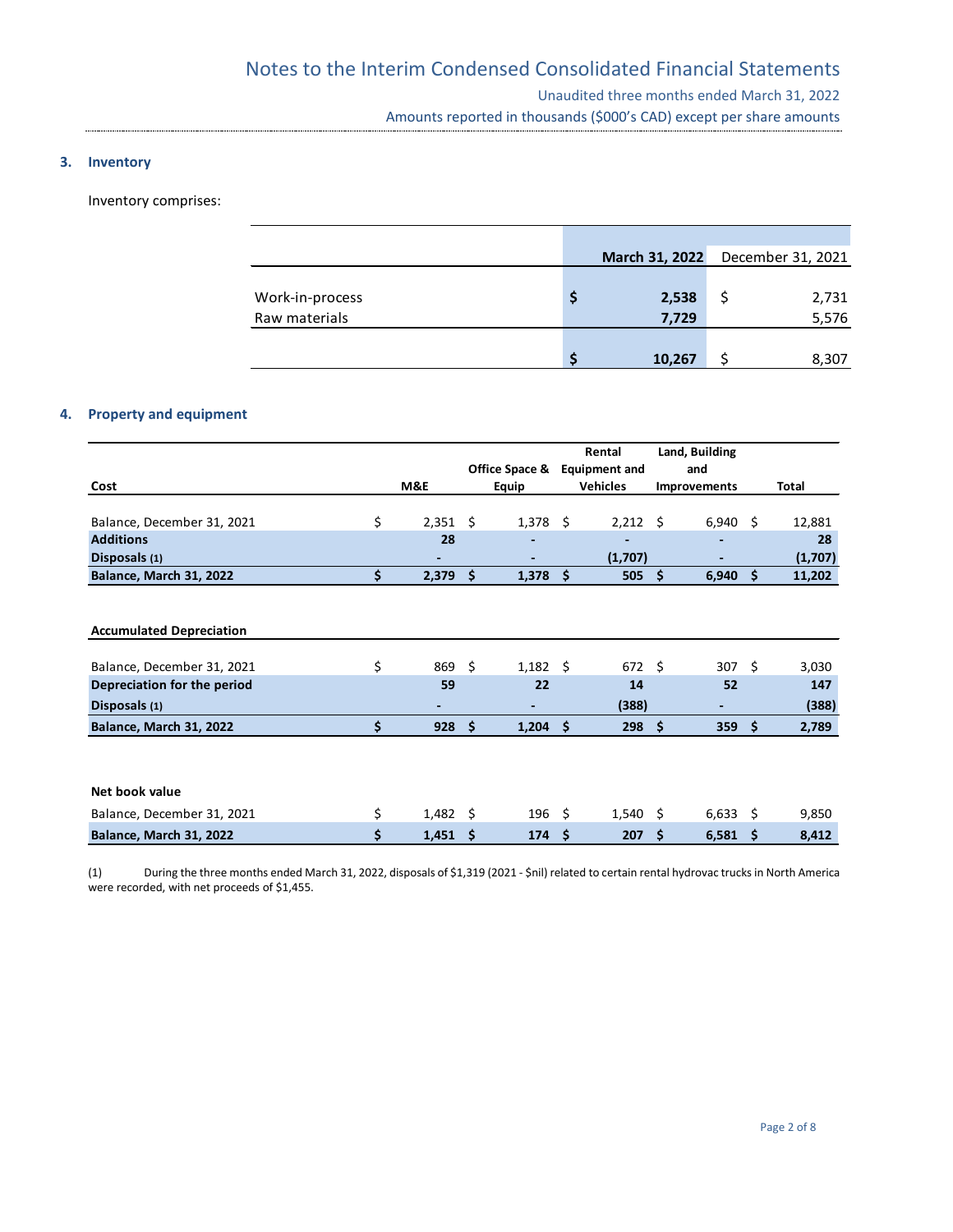## **5. Net income per share**

| <b>Basic:</b> |                                      |                      | Diluted:   |                                      |                      |
|---------------|--------------------------------------|----------------------|------------|--------------------------------------|----------------------|
|               | Three Months ended March 31, 2022    |                      |            | Three Months ended March 31, 2022    |                      |
| Net income    | Weighted average<br>number of shares | Net income per share | Net income | Weighted average<br>number of shares | Net income per share |
| \$474         | 126,775,297                          | \$0.004              | \$474      | 135,346,718                          | \$0.004              |
|               |                                      |                      |            |                                      |                      |
|               | Three Months ended March 31, 2021    |                      |            | Three Months ended March 31, 2021    |                      |
| Net income    | Weighted average<br>number of shares | Net income per share | Net income | Weighted average<br>number of shares | Net income per share |
| \$361         | 126,771,119                          | \$0.003              | \$361      | 132,797,311                          | \$0.003              |

The effects of dilution from 10,795,400 stock options (2021 – 8,745,400) and 3,075,000 warrants (2021 – 3,100,000) were included in the calculation of weighted average shares outstanding for diluted earnings per share for the three months ended March 31, 2022 as they are dilutive.

# **6. Revenue**

Revenue for the three month periods ended March 31 comprised the following:

|                    | <b>Three Months ended March 31</b> |       |              |  |  |  |  |
|--------------------|------------------------------------|-------|--------------|--|--|--|--|
|                    |                                    | 2022  | 2021         |  |  |  |  |
|                    |                                    |       |              |  |  |  |  |
| Hydrovac sales     | Ş                                  | 8,954 | -\$<br>7,275 |  |  |  |  |
| Parts and services |                                    | 981   | 577          |  |  |  |  |
| Rental             |                                    | 17    | 114          |  |  |  |  |
|                    |                                    |       |              |  |  |  |  |
|                    |                                    | 9,952 | 7.966        |  |  |  |  |

During the three months ended March 31, 2022, 44.4% (2021 – 29.0%) of hydrovac sales were attributable to one customer.

The table below shows geographical sales:

|                      | <b>Three Months ended March 31</b> |       |     |       |  |  |  |
|----------------------|------------------------------------|-------|-----|-------|--|--|--|
|                      |                                    | 2022  |     | 2021  |  |  |  |
|                      |                                    |       |     |       |  |  |  |
| Canada               | \$                                 | 5,388 | \$, | 5,540 |  |  |  |
| <b>United States</b> |                                    | 4,564 |     | 2,426 |  |  |  |
|                      |                                    |       |     |       |  |  |  |
|                      |                                    | 9,952 |     | 7,966 |  |  |  |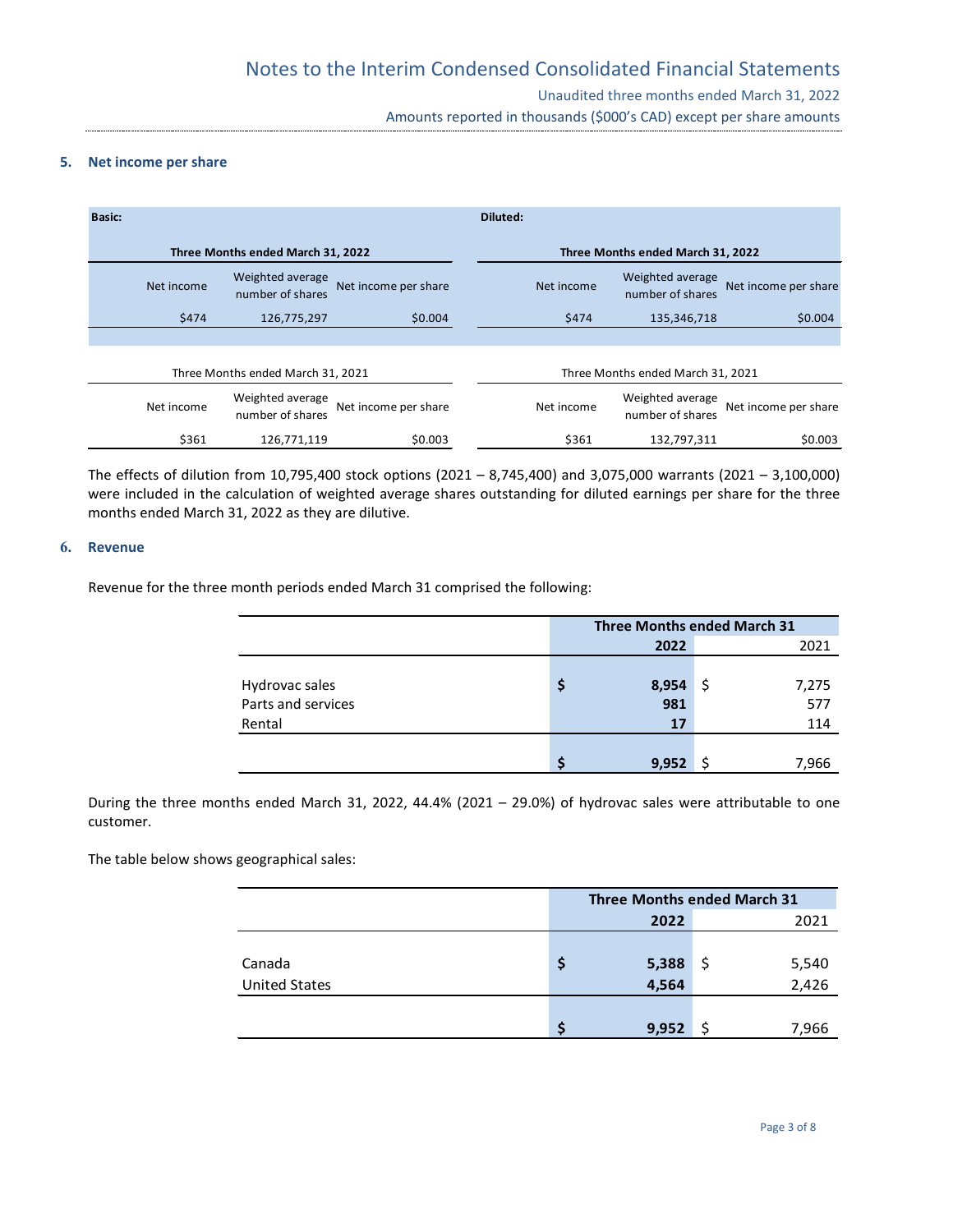# **7. Cost of sales**

|                                |   | <b>Three Months ended March 31</b> |  |       |  |  |  |  |
|--------------------------------|---|------------------------------------|--|-------|--|--|--|--|
|                                |   | 2022                               |  | 2021  |  |  |  |  |
|                                |   |                                    |  |       |  |  |  |  |
| Direct manufacturing costs     | S | 6,374                              |  | 4,632 |  |  |  |  |
| Indirect salaries and benefits |   | 443                                |  | 371   |  |  |  |  |
| Indirect production costs      |   | 778                                |  | 751   |  |  |  |  |
|                                |   |                                    |  |       |  |  |  |  |
|                                | S | 7,595                              |  | 5,754 |  |  |  |  |

Cost of sales for the three months ended March 31, 2022 includes Canada Emergency Wage Subsidy ("CEWS") of \$nil (2021 - \$183).

# **8. Selling and general administrative expenses**

|                                             |   | <b>Three Months ended March 31</b> |  |       |  |  |  |  |
|---------------------------------------------|---|------------------------------------|--|-------|--|--|--|--|
|                                             |   | 2022                               |  | 2021  |  |  |  |  |
|                                             |   |                                    |  |       |  |  |  |  |
| Salaries and benefits                       | S | 986                                |  | 699   |  |  |  |  |
| Selling, general and administrative expense |   | 412                                |  | 426   |  |  |  |  |
|                                             |   |                                    |  |       |  |  |  |  |
|                                             |   | 1,398                              |  | 1.125 |  |  |  |  |

Selling and general administrative expenses for the three months ended March 31, 2022 includes Canada Emergency CEWS of \$nil (2021 - \$127).

## **9. Operating segments**

TGHL has one operating segment; its North American manufacturing and sales operations. It also has a Corporate segment which comprises expenses incurred at its head office in Calgary.

The tables below show the North America and Corporate segments for the three months ended March 31, 2022 and 2021 respectively: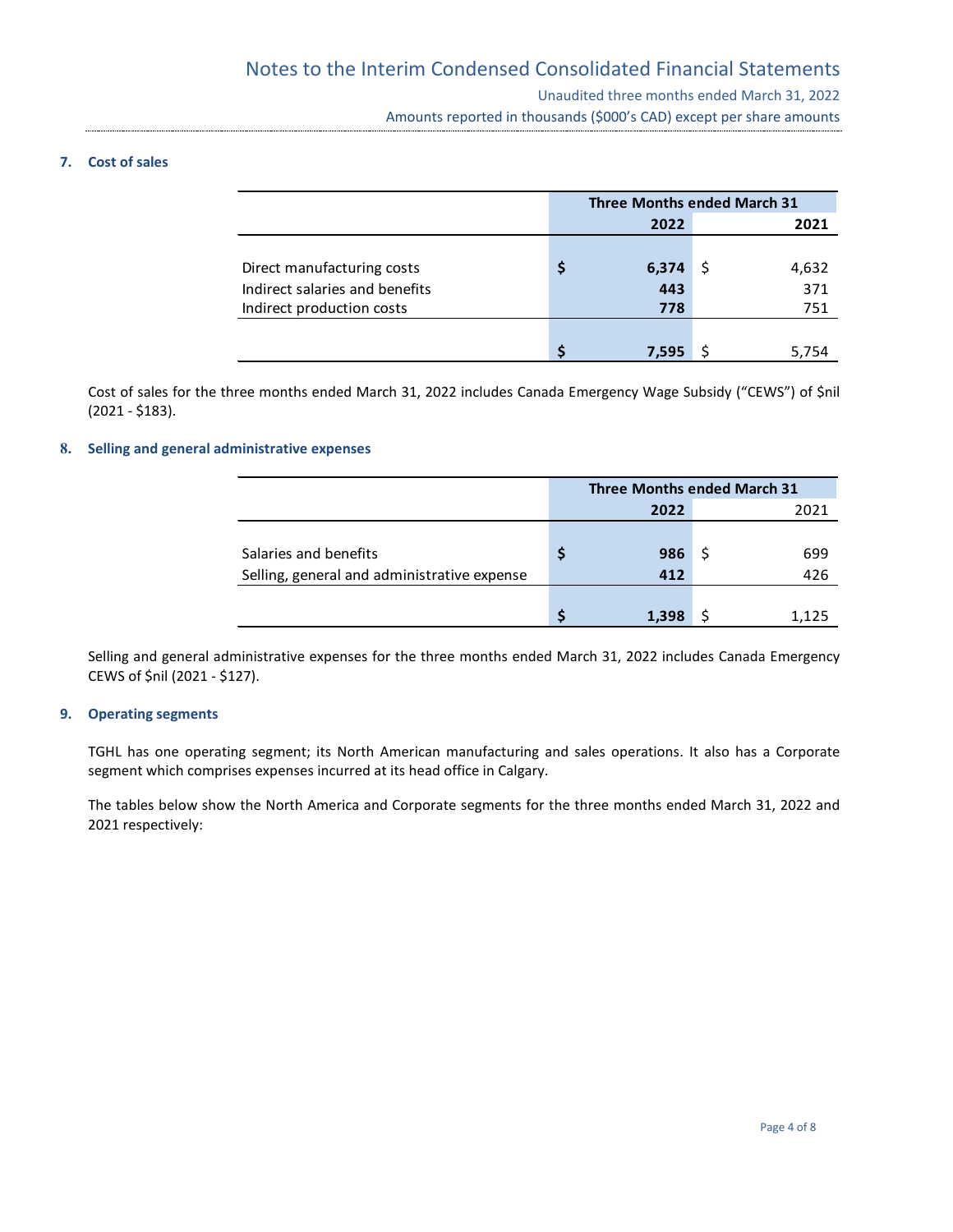# Notes to the Interim Condensed Consolidated Financial Statements

Unaudited three months ended March 31, 2022

Amounts reported in thousands (\$000's CAD) except per share amounts

| Three Months ended March 31, 2022    |    | <b>North America</b> |          | Corporate                    |    | <b>Total</b> |
|--------------------------------------|----|----------------------|----------|------------------------------|----|--------------|
| <b>Revenue</b>                       | Ş  | 9.939                | \$       | $\blacksquare$               | \$ | 9,939        |
| Cost of sales                        |    | 7,595                |          | $\qquad \qquad \blacksquare$ |    | 7,595        |
| Selling and general administrative   |    | 1,181                |          | 217                          |    | 1,398        |
|                                      |    | 1,163                |          | (217)                        |    | 946          |
| <b>Depreciation and amortization</b> |    | 111                  |          | 196                          |    | 307          |
| Loss on disposal of fixed assets     |    | (136)                |          |                              |    | (136)        |
| Income (loss) before other items     |    | 1,188                | \$       | $(413)$ \$                   |    | 775          |
|                                      |    |                      |          |                              |    |              |
| <b>Total assets</b>                  | \$ | 18,904               | -S       | 8,112<br>- \$                |    | 27,016       |
| <b>Total liabilities</b>             | \$ | 8,823                | <b>S</b> | 5,490                        | S  | 14,313       |
| <b>Capital expenditures</b>          |    | 32                   | S        | 230                          | S  | 262          |

| Three Months ended March 31, 2021  | North America |        | Corporate |                          | Total |        |
|------------------------------------|---------------|--------|-----------|--------------------------|-------|--------|
| Revenue                            |               | 7,978  | - \$      | $\overline{\phantom{a}}$ |       | 7,978  |
| Cost of sales                      |               | 5,754  |           | $\overline{\phantom{a}}$ |       | 5,754  |
| Selling and general administrative |               | 953    |           | 172                      |       | 1,125  |
|                                    |               | 1,271  |           | (172)                    |       | 1,099  |
| Depreciation and amortization      |               | 259    |           | 190                      |       | 449    |
| Income (loss) before other items   |               | 1,012  | - S       | (362)<br>- \$            |       | 650    |
|                                    |               |        |           |                          |       |        |
| Total assets                       |               | 19,776 | -S        | 8,703<br>- S             |       | 28,479 |
| <b>Total liabilities</b>           |               | 6,703  | S         | 6,335                    |       | 13,038 |
| Capital expenditures               |               | 10     | .\$       | $\overline{\phantom{a}}$ |       | 10     |

## **10. Lease liabilities**

The Company's lease liabilities consist of lease obligations relating to hydrovac trucks and equipment, facility and office equipment.

As at March 31, 2022, the Company had 1 hydrovac truck lease (December 31, 2021 – 6), 1 equipment lease (December 31, 2021 – 1) and 5 computer equipment leases (December 31, 2021 - 5), repayable in monthly installments totalling \$18 (December 31, 2021 - \$58) with final installments totalling \$18 (December 31, 2021 - \$134), bearing interest at rates between 2% and 7%.

As at March 31, 2022, the Company had \$62 lease liabilities relating to the Company's facility leases in Calgary with no additional end of lease liabilities.

|                                            | March 31, 2022 December 31, 2021 |       |
|--------------------------------------------|----------------------------------|-------|
| Leases obligation                          | 327                              | 1,177 |
| Less: current portion of leases obligation | (130)                            | (573) |
|                                            |                                  |       |
|                                            | 197                              | 604   |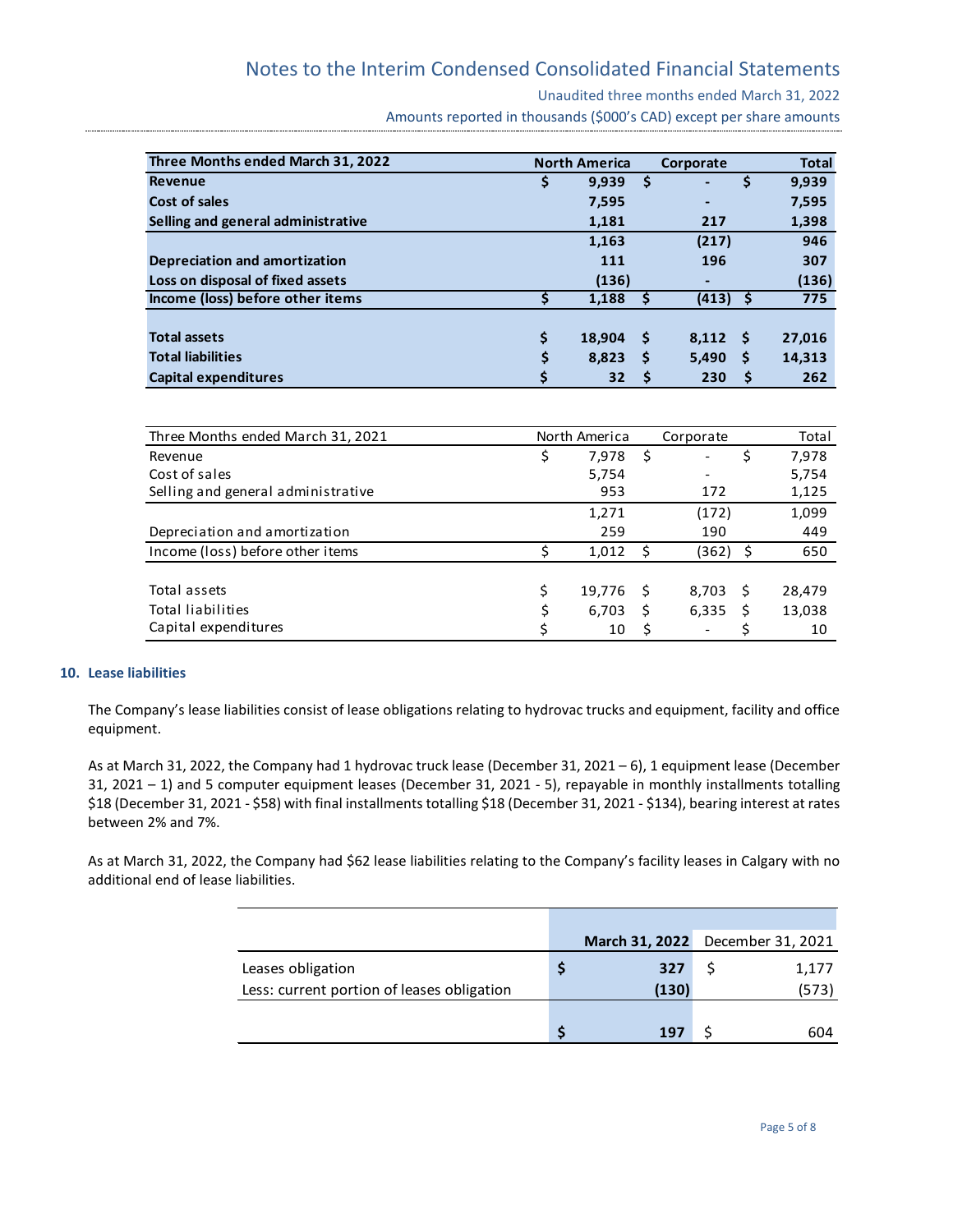| 2022                           | \$<br>159 |
|--------------------------------|-----------|
| 2023                           | 111       |
| 2024                           | 66        |
| 2025                           | 14        |
| 2026                           |           |
| Total minimum lease payments   | 350       |
| Amount representing interest   | (23)      |
|                                | 327       |
| Less current portion of leases | (130)     |
|                                | 197       |

Amounts due on leases in the next five years are as follows:

# **11. Credit Facility**

On July 14, 2021 the Company entered into a Credit Facility, which consists of an up to \$3,000 revolving operating line of credit ("Operating Line") and a \$4,875 term loan ("Term Loan") with a Canadian Schedule I chartered bank (the "Lender"). The Credit Facility is secured by a first-ranking security interest in all of the present and future undertakings, property and assets of the Company and its subsidiary, Tornado NA, and a first-ranking mortgage charge on the Red Deer Facility.

The Term Loan bears interest at a fixed rate of 2.83%, with advances repayable, together with interest, on a monthly basis until maturity in July 2026. The term loan was used to repay the balance of the non-interest bearing vendor takeback mortgage secured against the Company's Red Deer Facility.

| Amount drawn at March 31, 2022             | 4.784 |
|--------------------------------------------|-------|
| Less unamortized transaction cost          | (82)  |
|                                            |       |
| Less current portion of facility term loan | (139  |
|                                            | 4.563 |

Pursuant to the terms of the Operating Loan, the Lender will advance up to \$3,000 based on the total of: (i) 90% of insured accounts receivable excluding statutory claims, customer deposits, accounts receivable aged greater than 90 days, and accounts receivable due from related parties, plus (ii)(A) 75% of other North American accounts receivable excluding statutory claims, customer deposits, accounts receivable aged greater than 90 days, and accounts receivable due from related parties; and (B) 50% of Canadian inventory excluding lienable supplier payables, priority claims, and work in process, up to maximum of \$1,500.

The Operating Line bears interest at a floating rate equal to the prime rate per annum established by the Lender, currently at 2.45%, plus 0.75%. The Operating Line is uncommitted, made available at the Lender's discretion, and is not automatically available upon satisfaction of the terms and conditions, conditions precedent, or financial tests set out in the Credit Facility. Repayments under the Operating Line will be made on demand. As of March 31, 2022, \$1,059 of the Operating Line was used.

Under the terms of the Credit Facility, the Company is required to comply with the following financial covenant: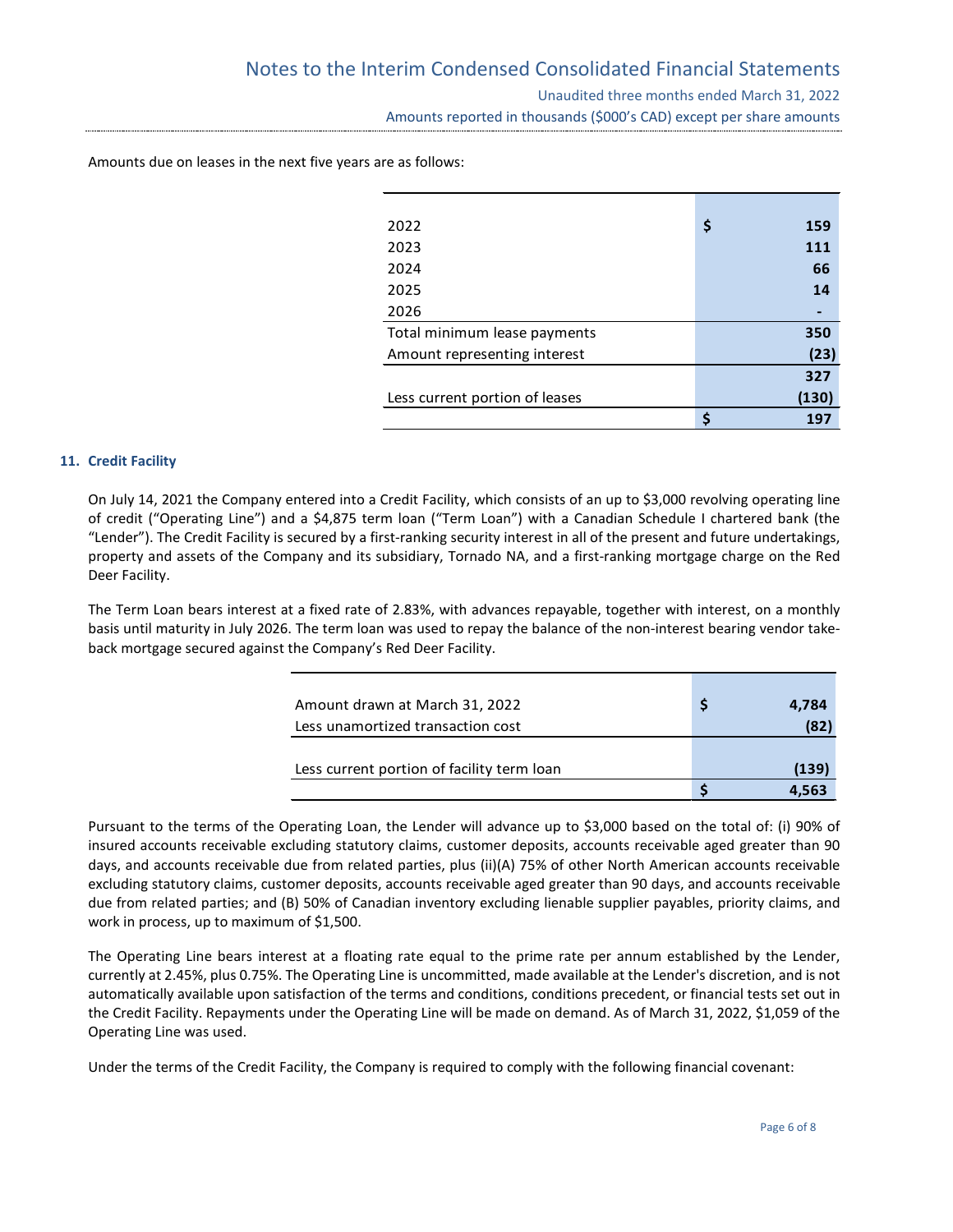Unaudited three months ended March 31, 2022

Amounts reported in thousands (\$000's CAD) except per share amounts

|                                                    | <b>Covenant Limit</b> | March 31, 2022 |
|----------------------------------------------------|-----------------------|----------------|
| Debt Service Coverage ratio (DSC) at all times (1) | not less than 120%    | 517%           |

(1) The DSC is calculated as follows: (EBITDA less: Unfinanced CAPEX) / (Scheduled Principal + Interest on all debt). EBITDA is defined as earnings before interest, taxes, depreciation, amortization, plus(minus) extraordinary losses (gains), non-cash losses (gains), non-recurring losses (gains). Unfinanced Capex shall be calculated as total capital expenditures net of debt advanced in support of such expenditures, proceeds from the sale of fixed assets, net proceeds of equity issuances and undrawn portion of the credit facilities.

#### **12. Share capital**

The Company is authorized to issue an unlimited number of Class "A" Common Shares ("Common Shares") without nominal or par value.

As at March 31, 2022 and December 31, 2021 there were 126,796,119 Common Shares outstanding. No shares were issued during 2022.

No dividends were declared during 2022.

As at March 31, 2022 and December 31, 2021 there were 3,075,000 Common Share Purchase Warrants outstanding. Each Warrant is exercisable at \$0.12 and expires on September 15, 2022. No warrants were exercised during 2022.

#### **13. Stock Options**

The following table summarizes Stock Option as at March 31, 2022:

|                                               | Number of Options Outstanding | Weighted Average Exercise Price |
|-----------------------------------------------|-------------------------------|---------------------------------|
| Balance, March 31, 2022 and December 31, 2021 | 10.795.400                    | \$0.14                          |
| Exercisable. March 31, 2022                   | 9.412.067                     | \$0.17                          |

The table below outline the number of options, the weighted average remaining life (in years) and distinction between outstanding and exercisable at each exercise price for all options outstanding as at March 31, 2022:

|                     | Options - Outstanding |                         | Options - Exercisable |             |                     |
|---------------------|-----------------------|-------------------------|-----------------------|-------------|---------------------|
|                     |                       | Number Weighted Average | Weighted Average      | Number      | Weighted Average    |
| Exercise Price (\$) | Outstanding           | Remaining Life          | Exercise Price (\$)   | Exercisable | Exercise Price (\$) |
|                     |                       | (years)                 |                       |             |                     |
| \$0.11              | 7,145,400             | 0.6                     | \$0.11                | 7,145,400   | \$0.11              |
| \$0.23              | 1,300,000             | 3.6                     | \$0.23                | 916,667     | \$0.23              |
| \$0.27              | 650,000               | 2.2                     | \$0.27                | 650,000     | \$0.27              |
| \$0.32              | 1,700,000             | 4.2                     | \$0.32                | 700,000     | \$0.32              |
|                     | 10,795,400            | 1.4                     | \$0.17                | 9,412,067   | \$0.14              |

Total option expense of \$53 was recorded for the three months ended March 31, 2022 (2021 - \$44).

# **14. Capital disclosure and management**

As of March 31, 2022, TGHL does not have any externally imposed restrictions on its capital other than as discussed above under "Credit Facility". TGHL considers its cash and cash flows from operating activities to be its capital and